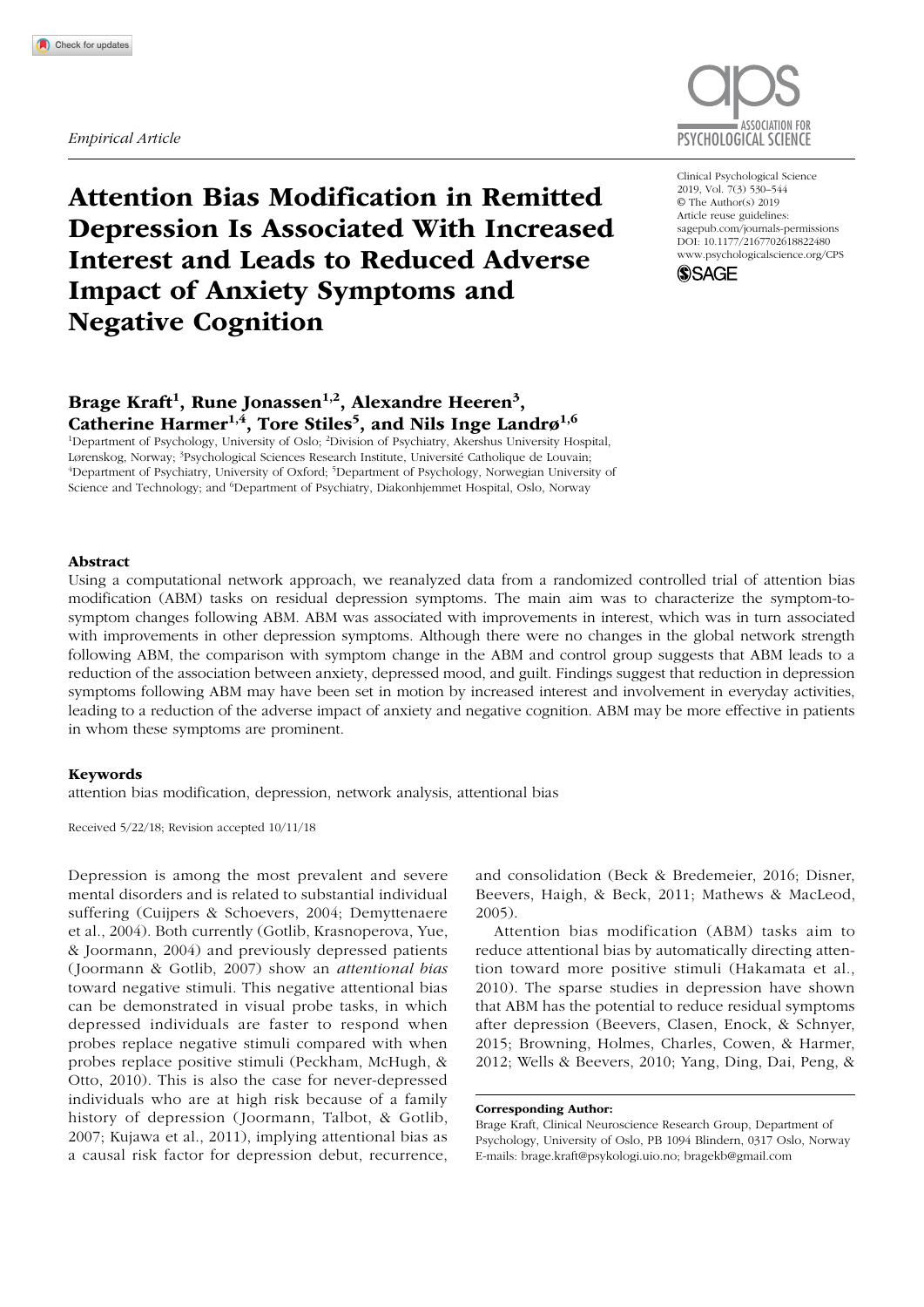Zhang, 2015). Because residual symptoms after a depressive episode are among the strongest predictors for recurrence (Paykel, 2008), ABM might prove effective in preventing relapse. However, as argued in a number of meta-analyses (see e.g., Cristea, Kok, & Cuijpers, 2015; Mogoase, David, & Koster, 2014), effect sizes are small and definitive conclusions are limited because of small sample size and poor trial methodology employed in many studies. Even so, emotional vulnerability seems to decrease in studies in which ABM is followed by a successful shift in attention bias (Grafton et al., 2017; but see also Cristea et al., 2017).

Recently, in a large preregistered randomized clinical trial of effects of ABM on residual symptoms in depression (Jonassen et al., 2018), a two-week ABM program resulted in a positive change in attentional bias and a small but statistically significant effect on depression symptoms as measured by the clinician-rated interview Hamilton Rating Scale for Depression (HRSD; Hamilton, 1960). Importantly, the degree of symptom improvement increased with degree of positive bias modification within the ABM group, in line with the mechanism emphasized by Grafton et al. (2017).

To increase the effect of ABM, researchers are urged to explore novel ways to conceptualize and modify attentional bias in depression (Koster & Bernstein, 2015; Mogg, Waters, & Bradley, 2017). Another approach is to reconsider the model of depression vulnerability and how outcome of ABM is assessed. Clinical effects of ABM for depression commonly have been evaluated on the basis of sum scores on depression rating scales, such as the HRSD or the Beck Depression Inventory–II (Beck, Steer, & Brown, 1996). These scales have high construct validity and are extensively used in the clinic, but aggregating symptoms into a sum can conceal potentially important insights (Fried & Nesse, 2015). Individual depression symptoms are differentially related to risk factors, impaired psychological functioning, biomarkers, and antidepressant efficacy (for a review, see Fried, Nesse, Zivin, Guille, & Sen, 2014). It is likely that ABM is associated with changes in specific depression symptoms but that global assessments of symptom change masks this effect. Obtaining this knowledge may inform further development of ABM. Along these lines, the present study reexamines data demonstrating the effect of ABM in residual depression (Jonassen et al., 2018) on the symptom level using recent innovations in theoretical and computational network analysis (Borsboom, 2017; Borsboom & Cramer, 2013; Epskamp, Cramer, Waldorp, Schmittmann, & Borsboom, 2012).

Over the past two years, the network approach has been increasingly used to understand mental disorders as systems of interacting symptoms (Hofmann & Curtiss, 2018; Hofmann, Curtiss, & McNally, 2016; McNally,

2016). According to this approach, each depressive symptom is not reflective of a "depressive disorder" but possesses independent causal powers that influence other symptoms (e.g., insomnia causes fatigue); symptoms are not merely passive indicators of an underlying disease (Borsboom & Cramer, 2013). Thus, a depressive episode emerges because of the pairwise associations between depression symptoms. These associations can be visualized in a *network model*, in which symptoms are represented by *nodes* and associations are represented by *edges* between the nodes (Borsboom, 2017).

Network analysis can determine which symptoms are the most *central* (i.e., influential) on the basis of the amount of influence that flows from one symptom to another (Borgatti, 2005; Valente, 2012). Central symptoms are those that have many strong relations with other symptoms, and the presence of a central symptom easily spreads to other symptoms, potentially producing a *cascade* of activation (Borsboom & Cramer, 2013; Valente, 2012). In depression, low mood and loss of interest appear to be the most central symptoms (Fried et al., 2017), along with anxiety (Fried, Epskamp, Nesse, Tuerlinckx, & Borsboom, 2016). Networks with many strong connections between symptoms (dense networks) are more likely pathogenic than networks characterized by weaker connections—that is, more "vulnerable" (Borsboom, 2017; Borsboom & Cramer, 2013; Fried et al., 2017; Heeren & McNally, 2018).

Individuals with depression show a more densely connected network compared with healthy subjects (Pe et al., 2015), and this network predicts difficulty recovering from a depressive episode (van Borkulo et al., 2015; but see also Schweren, van Borkulo, Fried, & Goodyer, 2018). Simulation studies show that in dense networks, only a minimal of worsening in a central symptom may trigger a downstream cascade of symptoms. This might lead to a "vicious cycle" of negative cognition and symptoms (Teasdale, 1988; Wichers, 2014), with a depressed state as the result (Cramer et al., 2016).

We used network analysis to characterize the symptom changes following ABM. We believe that traditional approaches for conceptualizing symptom changes (i.e., sum scores of depression scales; Fried et al., 2017) could be occluding symptom changes following ABM. Our main aim is thus to provide a comprehensive exploration of ABM's impact on residual depression and evaluate whether ABM changes specific symptoms or other aspects of the symptom network. First, we estimated the initial symptom network before ABM and compared symptom centrality with previous network studies on depression to assess the generalizability of the current sample. Second, we estimated networks on the basis of symptom changes from pre to post ABM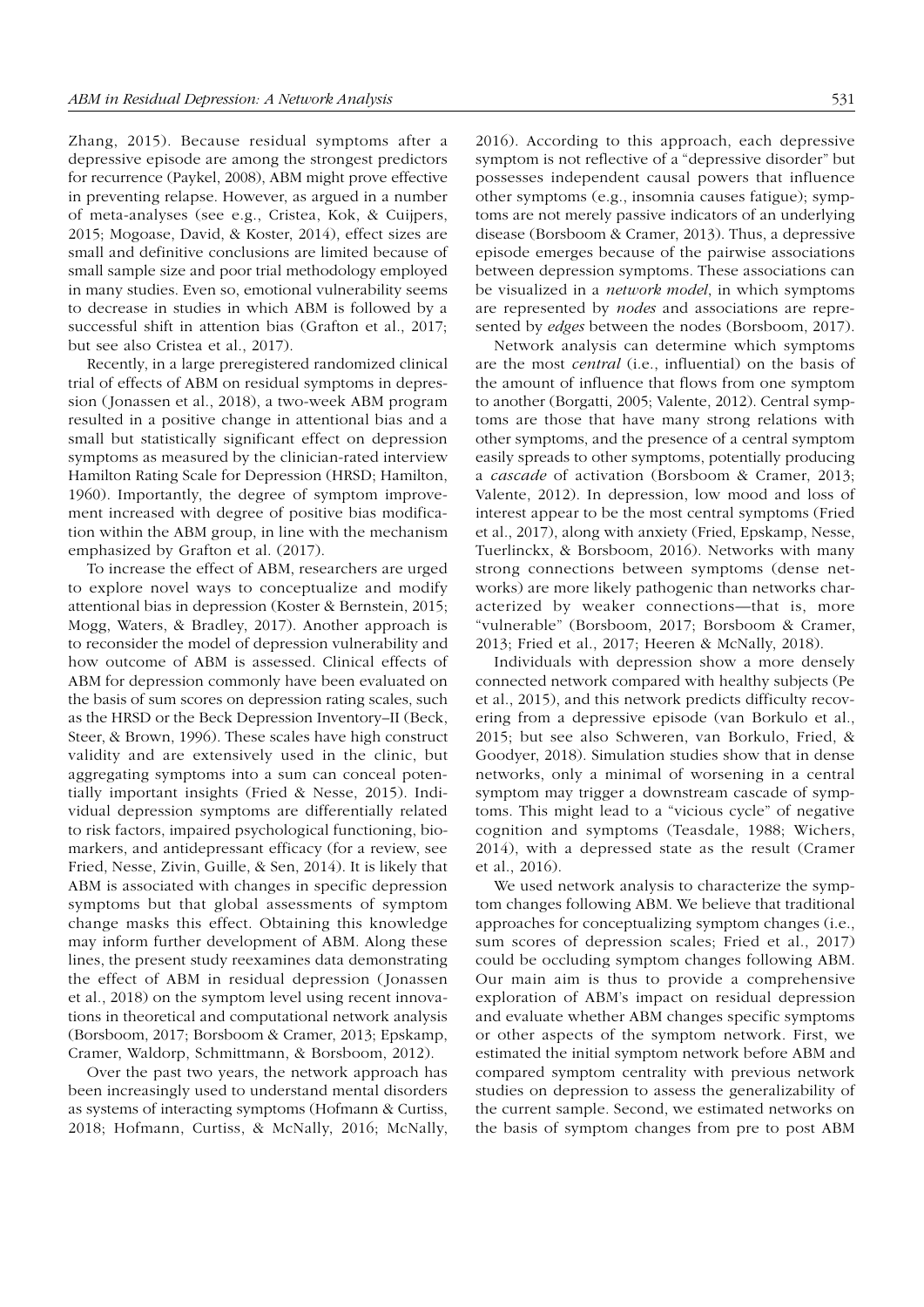and examined whether specific symptoms are improved or the symptom cascade is changed (i.e., the dynamic changes in symptom-symptom relations over time). We examined whether ABM is associated with improvements in individual symptoms and decreases the connectivity between symptoms. Finally, we examined symptom networks post ABM and hypothesized that ABM weakens connections among symptoms, that is, ABM reduces the overall network connectivity.

## Method

## *Participants*

We obtained data from a randomized double-blind placebo-controlled trial of ABM on residual depression symptoms among patients with remitted depression. The study was preregistered at ClinicalTrials.gov (NCT02648165). For details regarding design, methods, and results, see Jonassen et al. (2018). ABM training led to significantly greater decrease in clinician-rated but not subjective-rated symptoms of depression compared with the control condition.

The sample included 322 participants recruited mainly from an outpatient clinic in the Department of Psychiatry, Diakonhjemmet Hospital in Oslo. Participants were also recruited from other clinical sites, by local advertisements, and via social media. Inclusion criteria were the presence of a remitted major depressive disorder, age between 18 and 65 years, and fluency in Norwegian. Exclusion criteria were the presence of current or former neurological disorder, substance use disorder, attentiondeficit disorder, head trauma, psychosis, or bipolar disorder. These criteria were assessed using the Mini-International Neuropsychiatric Interview (Sheehan et al., 1998). A total of 302 patients were included per protocol. Participants provided written informed consent, and the study was approved by the Regional Ethical Committee for Medical and Health Research for Southern Norway (2014/217/REK sør-øst D).

#### *Measures and materials*

**Symptoms.** Depression symptoms were measured using HRSD (Hamilton, 1960), which is an observer-rated interview with 17 items. The internal consistency reliability of HRSD was acceptable in the current sample ( $\alpha$  = .77).

*Attention bias modification task.* The ABM was a computerized, validated visual dot-probe procedure (Browning et al., 2012), presented on laptop computers (14" HP Elitebook 840, 1600 × 900, 8 GB, Intel Core i5-4310U). Paired images of faces (the stimuli) were presented followed by one or two dots (a probe), which appeared behind one

of the stimuli. Participants were required to press one of two buttons as quickly as possible to indicate the number of dots in the probe. Stimuli were pictures of emotional faces (Karolinska Directed Emotional Faces; Lundqvist, Flykt, & Öhman, 1998) of three valences: positive, neutral, or negative (angry and fearful). The task comprised 96 trials with equal numbers of the three stimulus pair types. There were equal numbers of trials in which the stimuli were randomly presented for 500 or 1,000 ms before the probe was displayed. Stimuli from two valences were displayed in each trial of the task in one of the following pairing types: positive-neutral, positive-negative, and negative-neutral. Probes were located behind positive (valid) emotional stimuli in 87% of the trials in the training condition. Thus, when completing training, participants should learn to deploy their attention toward positive stimuli and in this way develop a relatively more positive attentional bias. The control condition was identical in every respect other than the location of the probe, which was located behind the positive (valid) stimuli in only 50% of the trials.

#### *Procedure*

We explained to participants that the study aimed at examining "attention focus, how this changes over time, and how this is related to mood and depression symptoms" (the specific rationale underlying ABM was not explained). After providing written consent, participants were allocated randomly to either training or control condition by an independent lab technician (not involved in the day-to-day collection of data) who prepared laptop computers to deliver either training or control treatment according to a randomization list in a 1:1 ratio. A trained administrator, who was blind to condition allocation, assessed depression symptoms and demonstrated ABM. Participants were then instructed to do the task at home twice a day for two weeks (28 sessions in total), before returning for a second assessment of depression symptoms.

#### *Network analysis*

*Network estimation.* We used a graphical Gaussian model (GGM) to estimate the networks. In the presented networks, nodes represent depression symptoms and edges represent conditional independence relationships between nodes when controlling for the effects of all other nodes (Epskamp, Borsboom, & Fried, 2018). It is common to regularize GGMs via the graphical LASSO (least absolute shrinkage and selection operator). The graphical LASSO estimates a maximum likelihood solution in which the likelihood is penalized for the sum of absolute parameter estimates (Epskamp & Fried, 2018; Friedman, Hastie,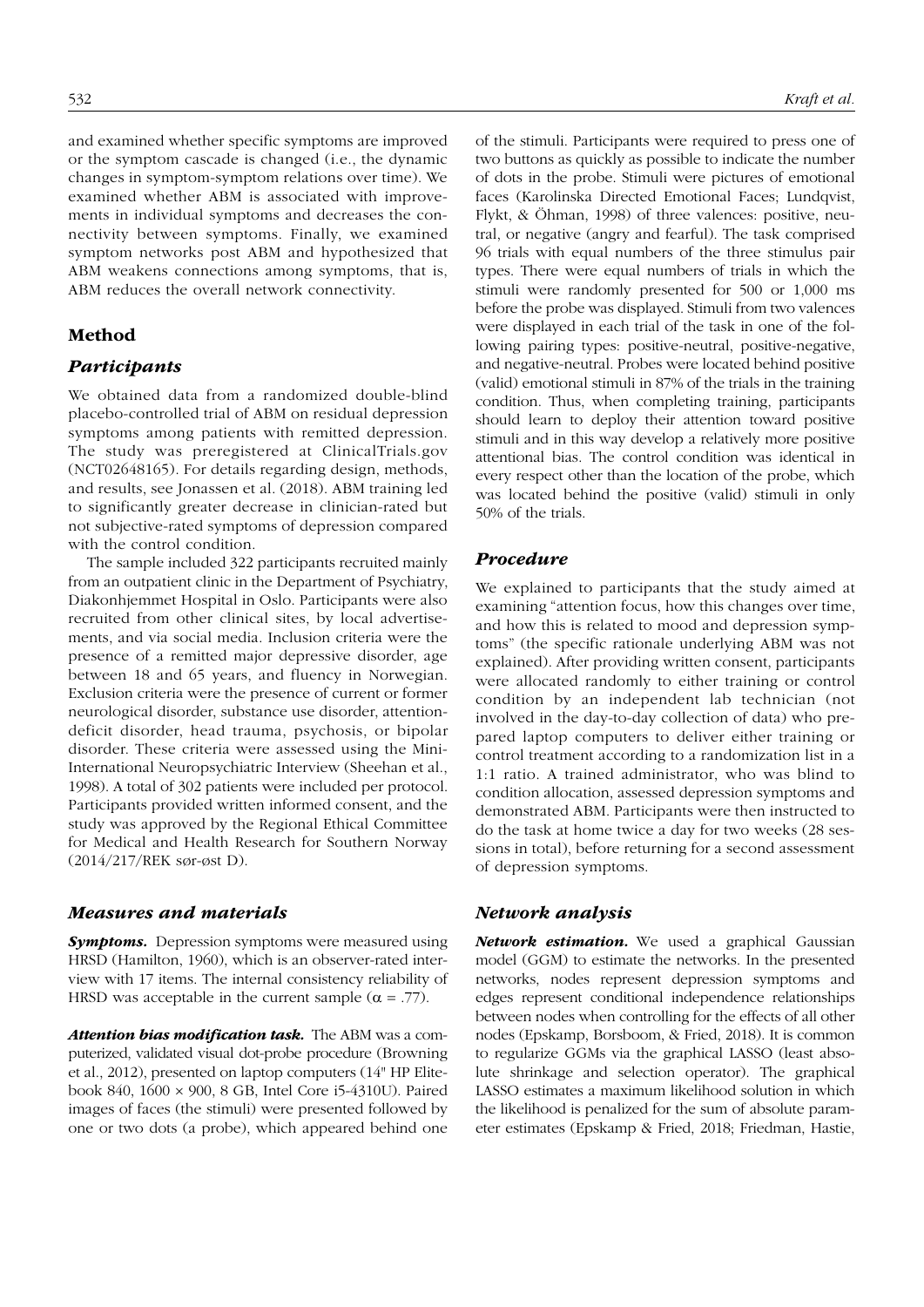& Tibshirani, 2008). First, it computes regularized partial correlations between pairs of nodes, thereby limiting the sum of absolute partial correlation coefficients. This eliminates spurious associations (edges) attributable to the influence of other nodes in the network. Second, it shrinks trivially small associations to zero, thereby removing potentially "false positive" edges from the graph and producing a sparse graph comprising only the strongest edges. We used the R package *qgraph* (Epskamp et al., 2012), which automatically implements the graphical LASSO regularization, in combination with an extended Bayesian Information Criterion (EBIC) model selection (Foygel & Drton, 2011). In this approach, 100 different network models are estimated with different degrees of sparsity. Then, the model with the lowest EBIC value is selected given a certain value of the hyperparameter gamma (γ); this procedure strikes a balance between including false-positive edges and removing true edges. The hyperparameter  $\gamma$  is usually set between 0 and 0.5 (Epskamp et al., 2018). As the value of  $\gamma$  nears 0.5, the EBIC will favor a simpler model that contains fewer edges. As the value of γ nears 0, the EBIC will favor a model with a greater number of edges. Given the exploratory nature of the study, we set  $\gamma$  to 0 to maximize the sensitivity.

A baseline network was estimated for the whole sample in which edges represent the partial correlations between each of the 17 HRSD items before ABM. This network highlights possible pathways between depression symptoms—in other words, the symptomatologic landscape in which ABM in some way must operate. Node placement was determined by Fruchterman and Reingold's (1991) algorithm, whereby nodes nearer to the center of the graph tend to have the strongest connections with other nodes. A thicker edge denotes a larger association. Green edges represent positive partial correlations, whereas red ones represent negative partial correlations.

We estimated two networks on the basis of symptomchange scores from baseline to post ABM (post ABM minus baseline). A positive symptom score indicates an improvement in symptom severity from pre to post, and a negative score indicates a worsening in symptom severity from pre to post. These networks give a visual presentation of how changes in one symptom relate to changes in other symptoms. First, we estimated a symptom-change network for the whole sample, including a node representing ABM condition (control  $= 0$ , training  $= 1$ ). This network indicates whether ABM is related to changes in specific symptoms. Second, we estimated symptom-change networks for each group (training vs. control) separately, indicating whether ABM induces a changed symptom cascade from baseline to post ABM. Node placement in these training and control networks were determined by the node layout from the baseline network to ease comparison.

Finally, we estimated networks separately for each group (training vs. control), in which nodes represented symptom scores post ABM. Node positioning in these networks was also according to the baseline network layout. We compared these networks in global strength, symptom centrality, and specific edge differences.

*Centrality indices.* For each network, we computed centrality indices to quantify the importance of each node (Opsahl, Agneessens, & Skvoretz, 2010). We focused on *strength* centrality, defined as the sum of the weights of the edges attached to that node, because previous network research in psychopathology has indicated that this is the most stable and reliable centrality metric (e.g., Beard et al., 2016; Bernstein, Heeren, & McNally, 2017). Higher values reflect greater centrality in the network. We created centrality plots that depict these values as *z*-scores for ease of interpretation.

We evaluated the stability of the centrality indices by using the R package *bootnet* (Epskamp et al., 2018) by implementing a subset bootstrap procedure (Costenbader & Valente, 2003). The procedure is described in the [Supplemental Material](https://journals.sagepub.com/doi/suppl/10.1177/2167702618822480) available online.

*Networks comparisons.* Network differences were evaluated on the basis of global strength, defined as the weighted sum of the absolute connections within a network (Barrat, Barthélemy, Pastor-Satorras, & Vespignani, 2004). Higher values reflect greater interconnectivity among nodes. We used the *NetworkComparisonTest* (NCT) to test for differences between the training and control network in global strength. The NCT is a two-tailed permutation-based test in which the difference between two groups is calculated repeatedly (10,000 times) for randomly regrouped individuals (van Borkulo, 2016). This produces a distribution of values under the null hypothesis (i.e., assuming equality between the groups) that enables one to test whether the observed difference in global network strength differs significantly  $(p < .05)$  between groups.

To clarify potential significant differences between groups, we also tested whether edge weights were significantly different between groups for each edge of the networks. To do so, we relied on permutation-based tests using NCT (van Borkulo, 2016) and applied the Holm-Bonferroni correction to control for the large number of tests (i.e., minimizing the risk of Type 1 error).

#### Results

#### *Participants*

The majority of the participants were women (70%). Mean age for the whole sample was 40.9 years (*SD* = 13.2), and participants had on average experienced 4.1 (*SD* = 5) depressive episodes. Mean HRSD score at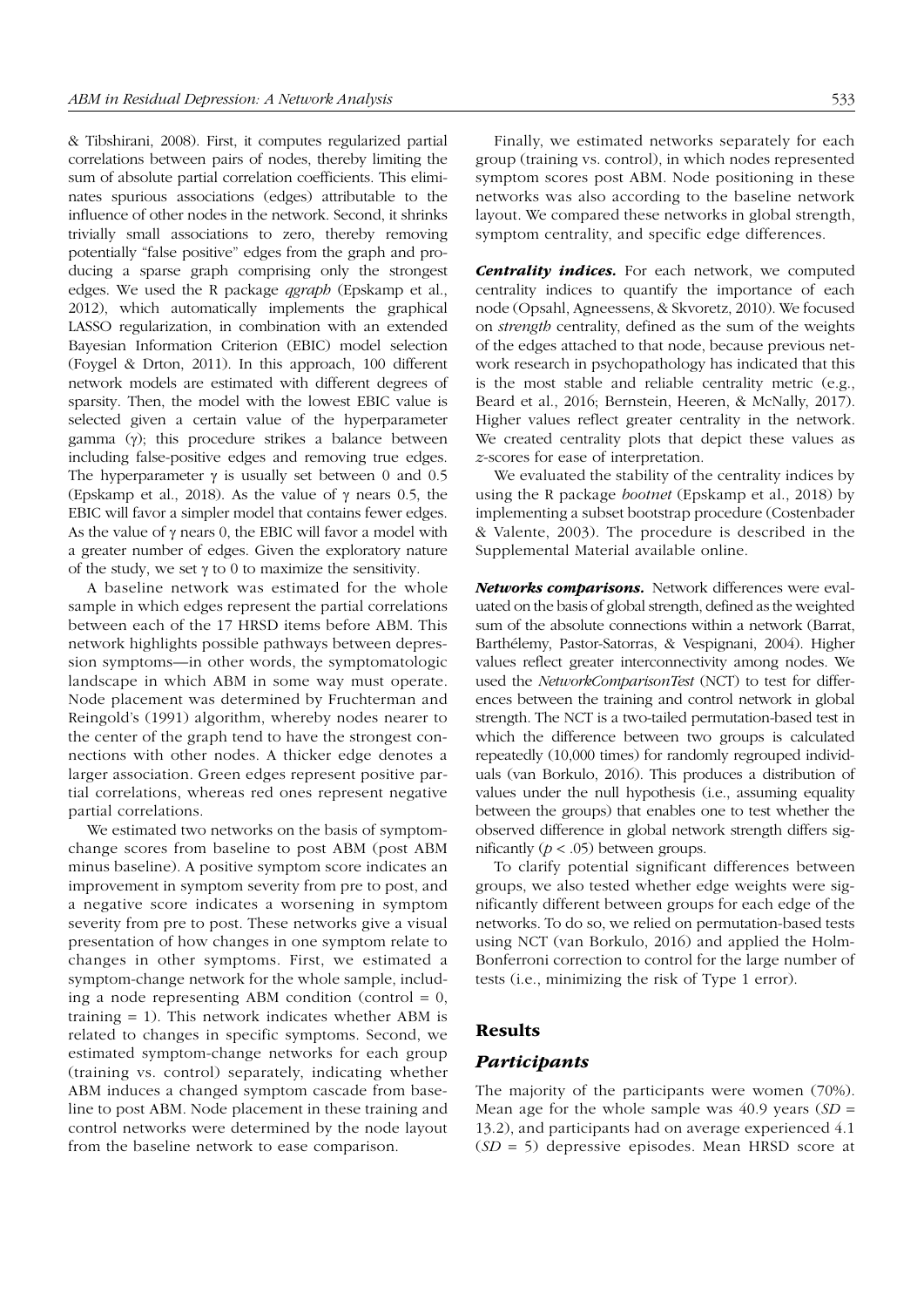| Variables                                                 | Control $(n = 149)$ | Training $(n = 153)$ |
|-----------------------------------------------------------|---------------------|----------------------|
| Age, years, $M(SD)$                                       | 41.5(13.6)          | 40.2(12.7)           |
| Sex (females), $n$                                        | 103                 | 109                  |
| Educational level (ISCED), <i>M (SD)</i>                  | 5.9(1.2)            | 6.0(1.1)             |
| Use of SSRI/SNRI medication, $n$                          | 43                  | 38                   |
| Rumination score (RRS), $M(SD)$                           | 49.5(12.2)          | 51.4(12.1)           |
| Stroop inhibition-switching, seconds to complete, $M(SD)$ | 59.9 (15.5)         | 60.1(14.4)           |
| Number of depressive episodes, $M(SD)$                    | 4.1(4.6)            | 4.1(4.9)             |
| Comorbidity rate, %                                       | 61                  | 62                   |
| HRSD total score, $M(SD)$                                 |                     |                      |
| Baseline                                                  | 8.3(5.1)            | 9.2(6.0)             |
| Post                                                      | 8.8(5.9)            | 8.3(6.0)             |
| Pre-post change                                           | $-0.5(4.6)$         | $1.1*(5.3)$          |
|                                                           |                     |                      |

Table 1. Demographic and Clinical Characteristics

Note: SSRI/SNRI = serotonin specific/serotonin-norepinephrine reuptake inhibitor; HRSD = Hamilton Rating Scale for Depression; MDD = major depressive disorder; ISCED = International Standard Classification of Education; RRS = Ruminative Responses Scale.

\**p* < .01 versus control group. All other differences (*t* tests and chi-square tests) were not statistically significant.

baseline was  $8.8$  (*SD* = 5.6). Twenty-seven percent of the participants used a serotonin-specific/serotoninnorepinephrine reuptake inhibitor antidepressant. Demographic and clinical characteristics of the participants are presented in Table 1. There were no significant differences between the training and control group except that HDRS scores from baseline to post ABM improved by 1.1 points  $(SD = 5.3$ , corresponding to 12% improvement) in the training group and worsened by 0.5 points  $(SD = 4.6,$  corresponding to 6% worsening) in the control group (Cohen's  $d = 0.32$ ), as reported by Jonassen et al. (2018).

## *Baseline network*

The baseline network is presented in [Figure S1](https://journals.sagepub.com/doi/suppl/10.1177/2167702618822480) (in the [Supplemental Material](https://journals.sagepub.com/doi/suppl/10.1177/2167702618822480)). Depressed mood, interest, guilt, and anxiety have many strong edges and are centrally located in the network. Insomnia symptoms and other vegetative symptoms (e.g., weight loss, agitation, psychomotor retardation) are located in the periphery and primarily connected to the rest of the network through anxiety. Centrality indices ([Figure S2](https://journals.sagepub.com/doi/suppl/10.1177/2167702618822480) in the [Supplemental Material](https://journals.sagepub.com/doi/suppl/10.1177/2167702618822480)) indicate that anxiety (somatic = 1.84), depressed mood  $(1.70)$ , guilt  $(0.81)$ , and interest (0.70) have high strength centrality, meaning that they are strongly connected to the rest of the network.

#### *Symptom-change networks*

Figure 1 presents the symptom-change network for the whole sample and strength centrality for each node. The ABM node represents ABM condition  $(0 = \text{control},$ 1 = training). The other nodes represent change scores

from baseline to post ABM (positive score = improvement, negative score = worsening). This network indicates that ABM condition covaries with improvement in interest, that is, when ABM condition changes from control to training, interest improves. Improvement in interest is in turn related to improvement in other symptoms. Strength centrality index indicate that ABM is a relatively unimportant node (–0.60) compared with most other nodes in the network, but strikingly, its connection is to what appears as the second most central node in the network (interest = 2.12).

We conducted additional network analyses (i.e., post hoc) to examine whether changes in attentional bias scores were associated with changes in symptoms (see [Figures S9–S14](https://journals.sagepub.com/doi/suppl/10.1177/2167702618822480) in [Supplemental Material\)](https://journals.sagepub.com/doi/suppl/10.1177/2167702618822480). Overall, results showed that there were edges appearing between, on the one hand, changes in positive versus negative attentional bias and, on the other hand, anxiety (somatic) and insight.

Figure 2 denotes symptom-change networks and strength centrality for each node in the training group (Fig. 2a) and the control group (Fig. 2b). Depressive mood, low interest, and anxiety are closely related in both networks. Global network strength was significantly weaker for the training network (0.09) than in the control network  $(2.28, p < .05)$ . Anxiety (somatic) is the most central symptom in the control network (2.32) and markedly more central than in the training network (0.24). Permutation-based tests of edge differences revealed significant differences between the two networks. Indeed, five of the edges present in the control network were absent in the training network. Specifically, interest was connected to guilt  $(p = .01)$ , anxiety (somatic) was connected to suicidal thoughts  $(p < .01)$  and somatic symptoms  $(p < .01)$ , agitation was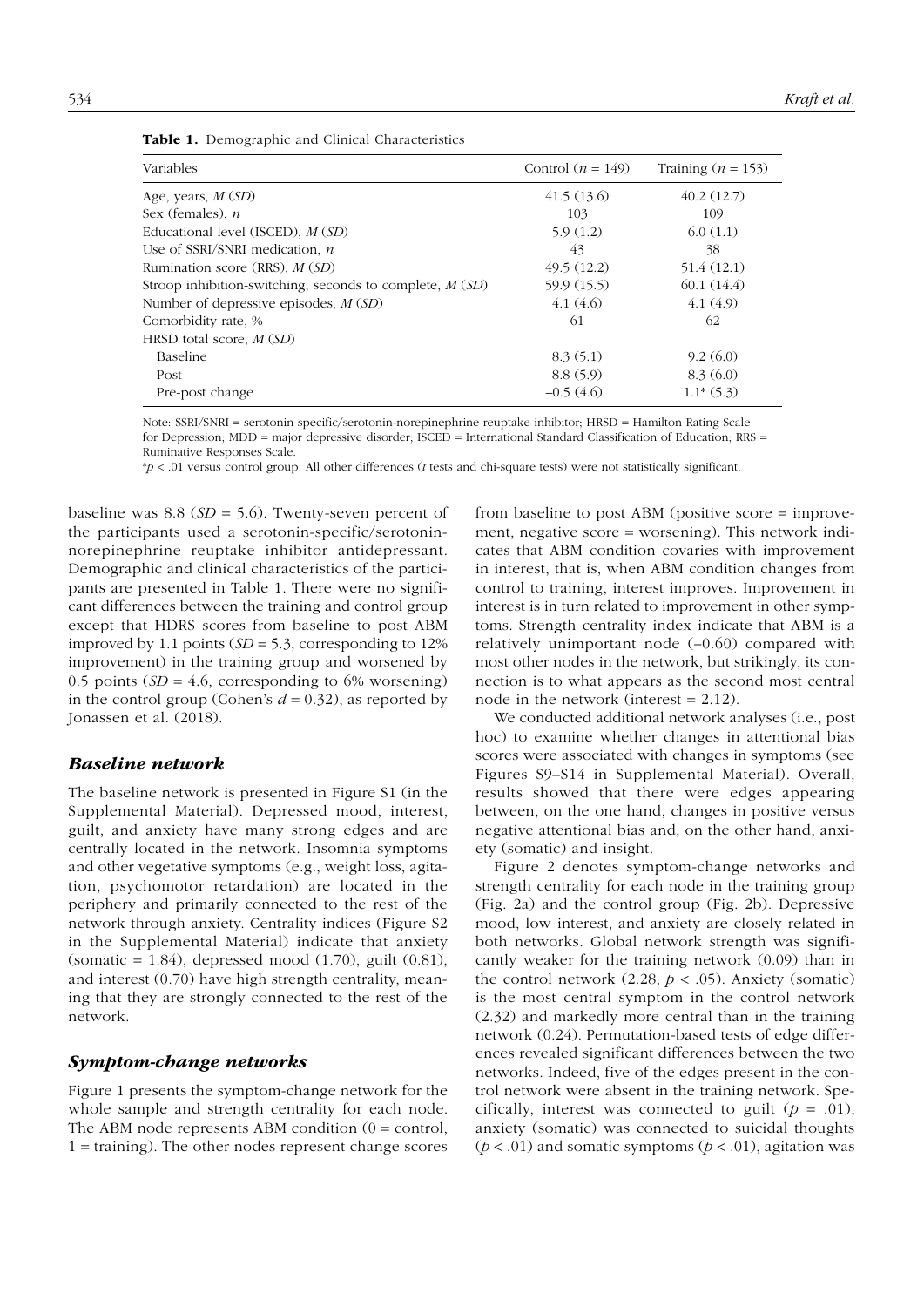

Fig. 1. Symptom-change network and strength centrality for the whole sample. Symptom nodes represent symptom severity changes on each Hamilton Rating Scale for Depression item from baseline to post ABM (post minus baseline). Associations are indicated by edge thickness between nodes (thicker edge = stronger association). ABM = attention bias modification condition (control = 0, training = 1); DEPR = depressed mood; GUIL = self-depreciation and guilt feelings; SUIC = suicidal impulses; INS1 = early insomnia; INS2 = middle insomnia; INS3 = late insomnia; INTE = work and interests; RETA = psychomotor retardation; AGIT = psychomotor agitation; ANXP = anxiety (psychic); ANXS = anxiety (somatic); GAST = gastro-intestinal symptoms; SOMA = somatic symptoms; SEX = sexual interest; HYPO = hypochondriasis; INSI = loss of insight; WEIG = weight loss.

connected to loss of insight ( $p < .05$ ), and retardation was connected to loss of libido (*p* < .05). Guilt was also connected to anxiety (somatic) at borderline significance level ( $p = .05$ ). No other edge was statistically different between the networks.

## *Post-ABM networks*

Symptom networks and strength centrality for training and control groups post ABM are shown in Figure 3. There was no statistical significant difference in network density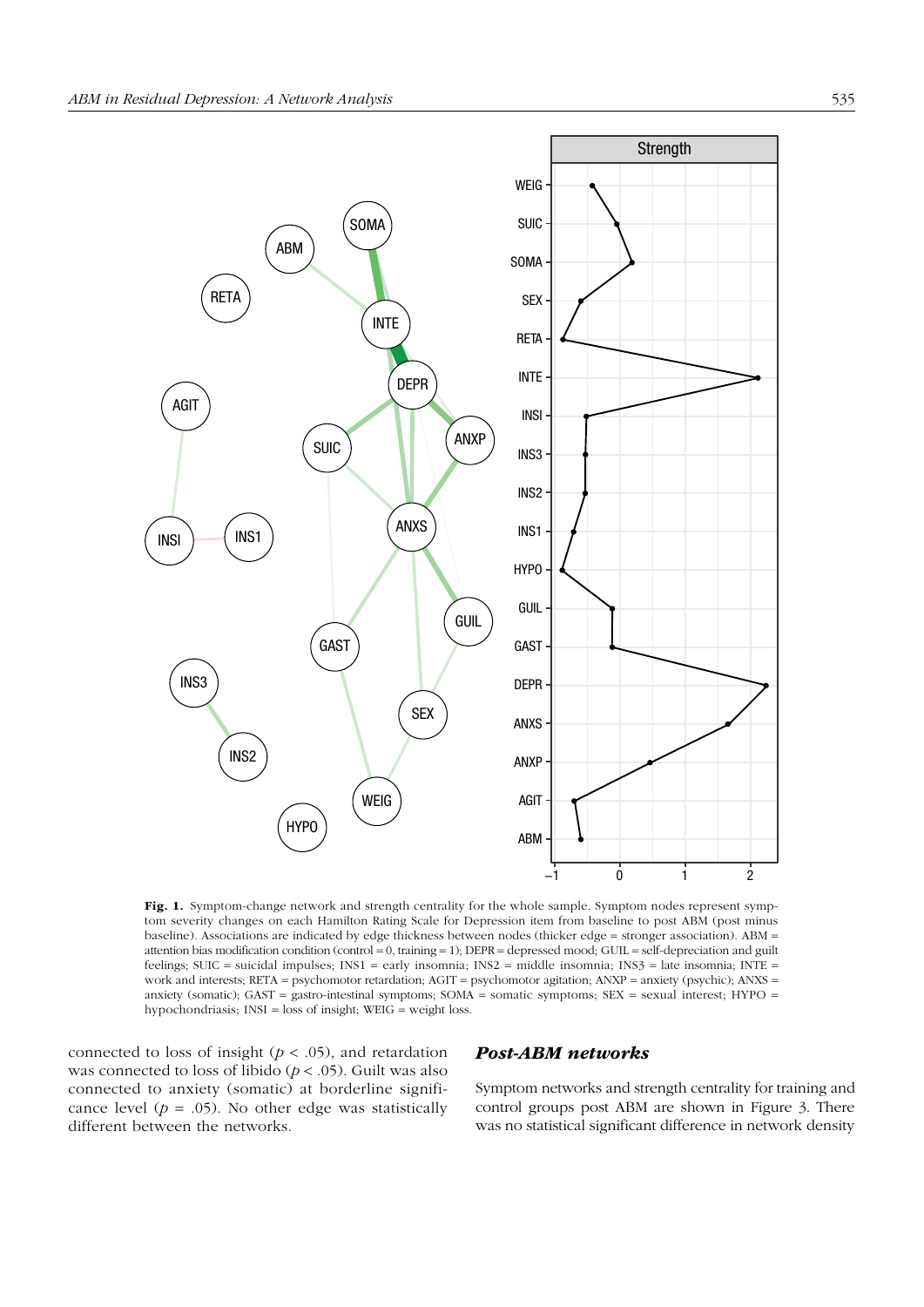a



Fig. 2. *(continued on next page)*

 $(p = .62)$  between the training network (global strength = 5.58) and the control network (global strength = 5.06). Centrality indices were highly similar. Permutation-based tests revealed several significant edge differences between the training and the control networks. In the control network, guilt was more strongly connected to anxiety (somatic;  $p < .05$ ) and retardation ( $p < .05$ ) and depressed mood more strongly connected to anxiety (psychic; *p* < .05). The training network had two edges present that

were not present in the control network: Interest was connected to gastro-intestinal symptoms ( $p < .05$ ), and retardation was connected to late insomnia (*p* < .05). No other differences in edges were statistically significant.

## *Stability of the centrality indices*

Stability analyses of the strength centrality index for all networks are depicted in [Figures S3](https://journals.sagepub.com/doi/suppl/10.1177/2167702618822480) through [S8](https://journals.sagepub.com/doi/suppl/10.1177/2167702618822480) in the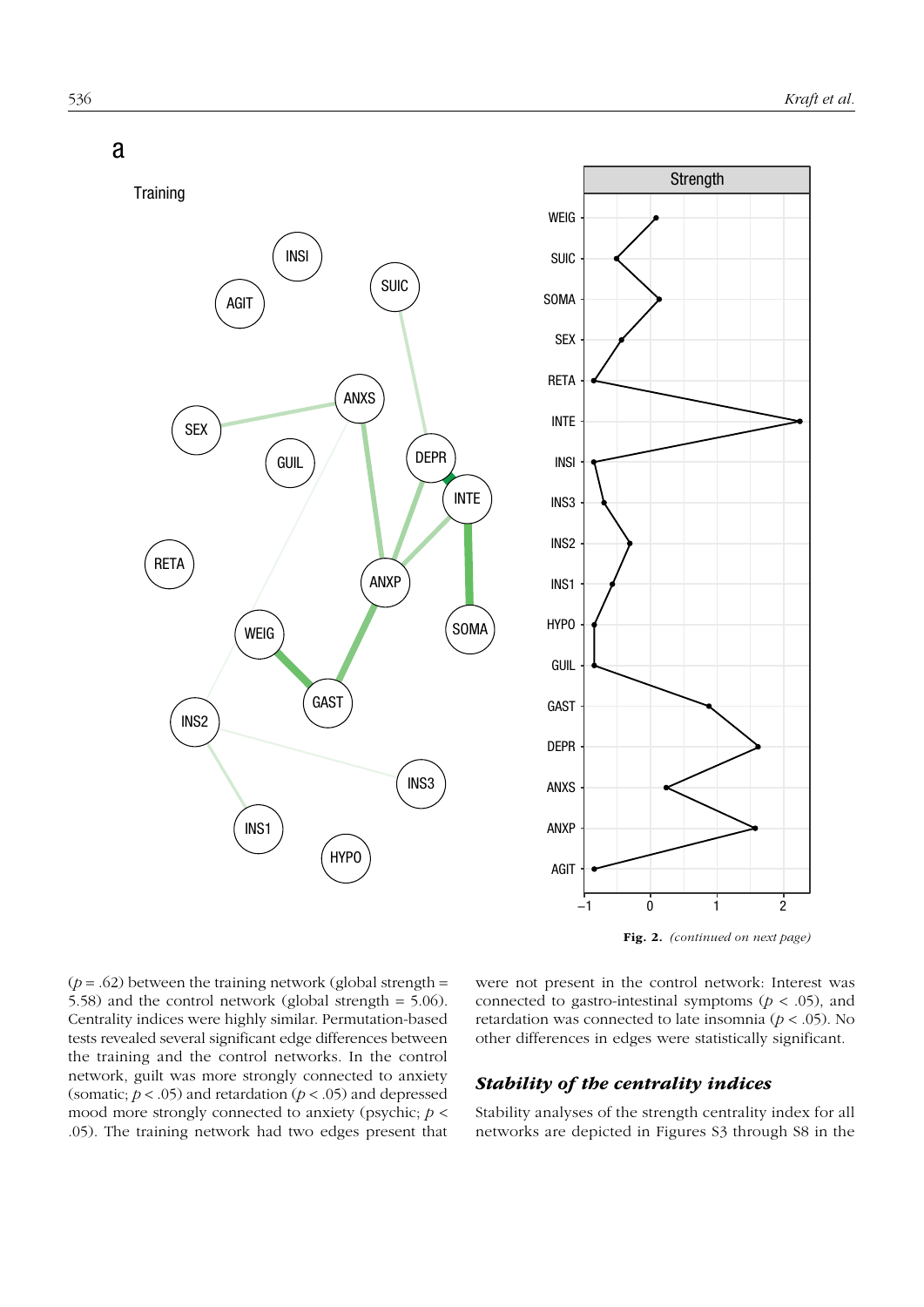b



Fig. 2. Symptom-change networks and strength centrality for (a) the training group and (b) the control group. Nodes represent symptom severity changes on each Hamilton Rating Scale for Depression item from baseline to post ABM (post minus baseline). Associations are indicated by edge thickness between nodes (thicker edge = stronger association). ABM = attention bias modification; DEPR = depressed mood; GUIL = self-depreciation and guilt feelings; SUIC = suicidal impulses; INS1 = early insomnia; INS2 = middle insomnia; INS3 = late insomnia; INTE = work and interests; RETA = psychomotor retardation; AGIT = psychomotor agitation; ANXP = anxiety (psychic); ANXS = anxiety (somatic); GAST = gastro-intestinal symptoms; SOMA = somatic symptoms; SEX = sexual interest; HYPO = hypochondriasis; INSI = loss of insight; WEIG = weight loss.

[Supplemental Material.](https://journals.sagepub.com/doi/suppl/10.1177/2167702618822480) The average correlation remained high after 50% of the cases were dropped, indicating stability in the centrality measure estimates (Epskamp et al., 2018).

## Discussion

This is the first study examining a randomized clinical trial using network analysis and the first network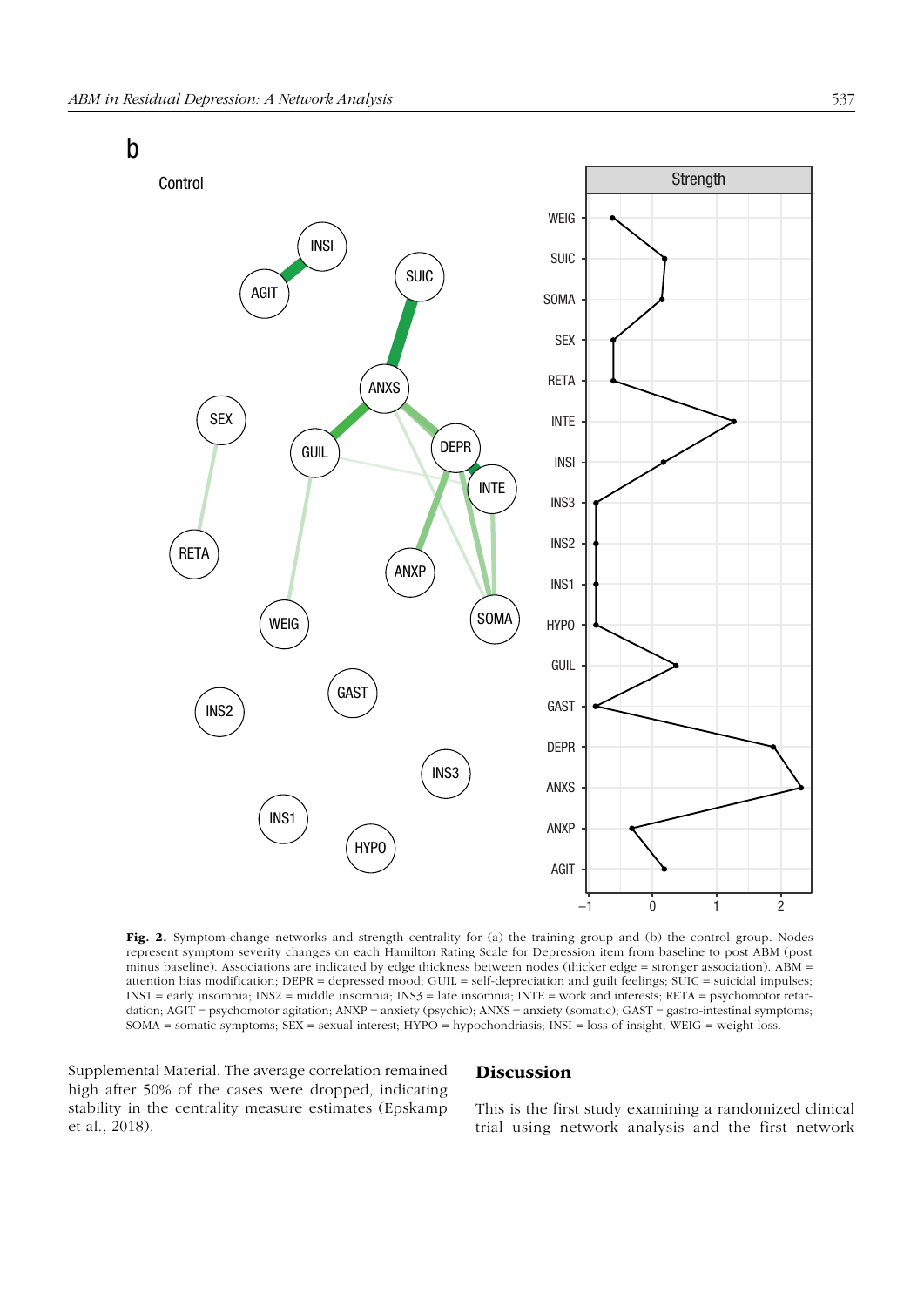

Fig. 3. *(continued on next page)*

analysis on ABM's impacts. Depressed mood, interest, guilt, and anxiety were the most central symptoms before ABM, supporting the generalizability of the current sample (e.g., Boschloo, van Borkulo, Borsboom, & Schoevers, 2016; Bringmann, Lemmens, Huibers, Borsboom, & Tuerlinckx, 2014; Fried et al., 2016). ABM was associated with improvement in interest and involvement in everyday activities, which in turn was associated with improvement in other depression symptoms. Post hoc analyses suggested that changes in attentional bias for

positive versus negative stimuli were associated with changes in anxiety (somatic) and insight. Moreover, results suggested that ABM changes the symptom cascade: The training network was less densely connected, and connections between interest, anxiety, guilt, suicidal ideation, and somatic symptoms were absent compared with the control network. However, ABM did not change the global network strength, albeit connections between anxiety, depressed mood, and guilt were reduced in the training network.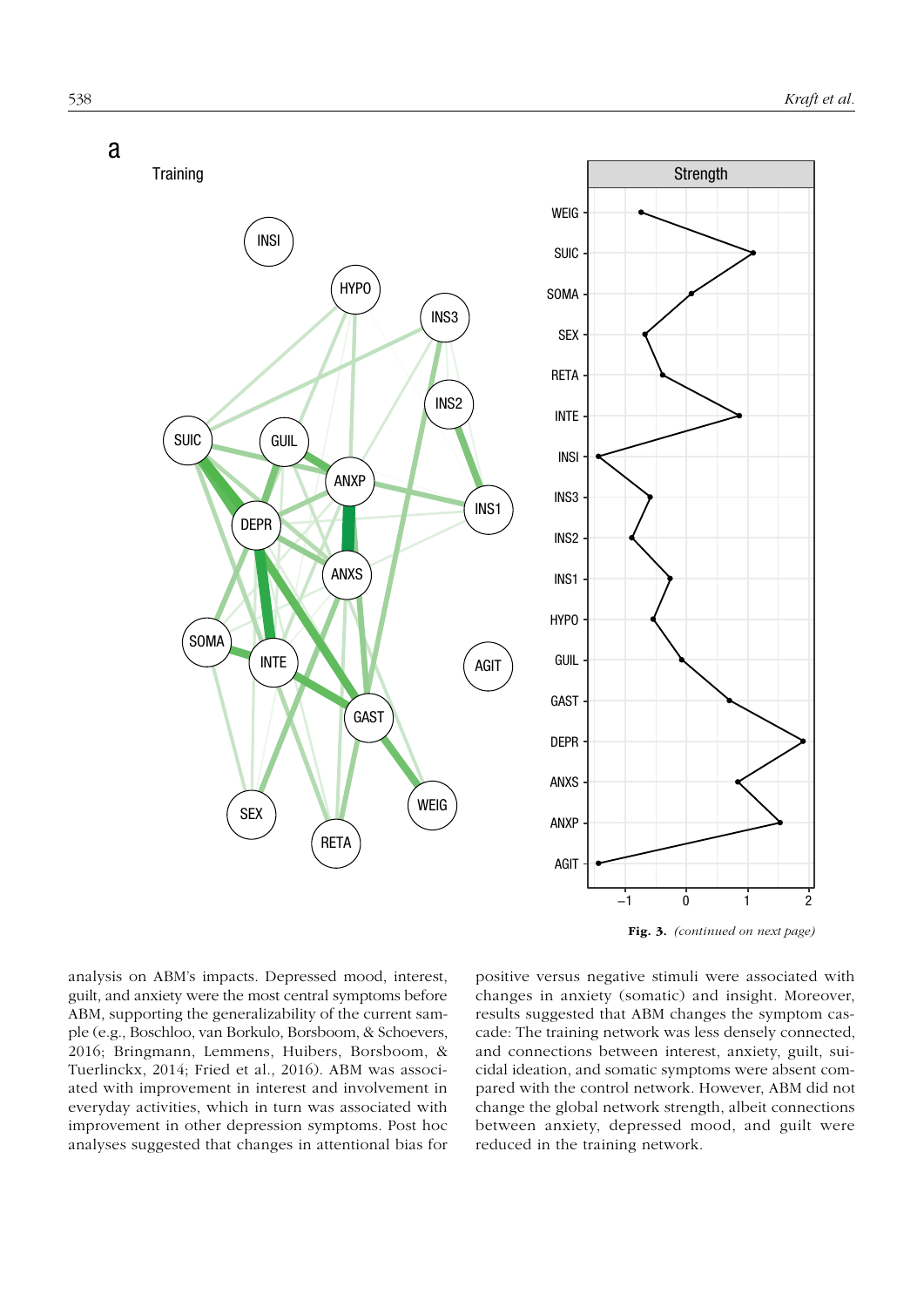



Fig. 3. Post ABM symptom networks and strength centrality for the training group (a) and the control group (b). Nodes represent Hamilton Rating Scale for Depression item scores post ABM (post minus baseline). Associations are indicated by edge thickness between nodes (thicker edge = stronger association). ABM = attention bias modification; DEPR = depressed mood; GUIL = self-depreciation and guilt feelings; SUIC = suicidal impulses; INS1 = early insomnia; INS2 = middle insomnia; INS3 = late insomnia; INTE = work and interests; RETA = psychomotor retardation; AGIT = psychomotor agitation; ANXP = anxiety (psychic); ANXS = anxiety (somatic); GAST = gastro-intestinal symptoms; SOMA = somatic symptoms; SEX = sexual interest; HYPO = hypochondriasis; INSI = loss of insight; WEIG = weight loss.

The aim of the present ABM procedure was to render patients more focused on positive social stimuli. It has been hypothesized that this mechanism may set in motion an implicit relearning of a range of emotional associations in which ambiguous events or stimuli are perceived more positively and thus increase patients' motivation to engage in their social environment (Harmer, Duman, & Cowen, 2017). Thus, as participants'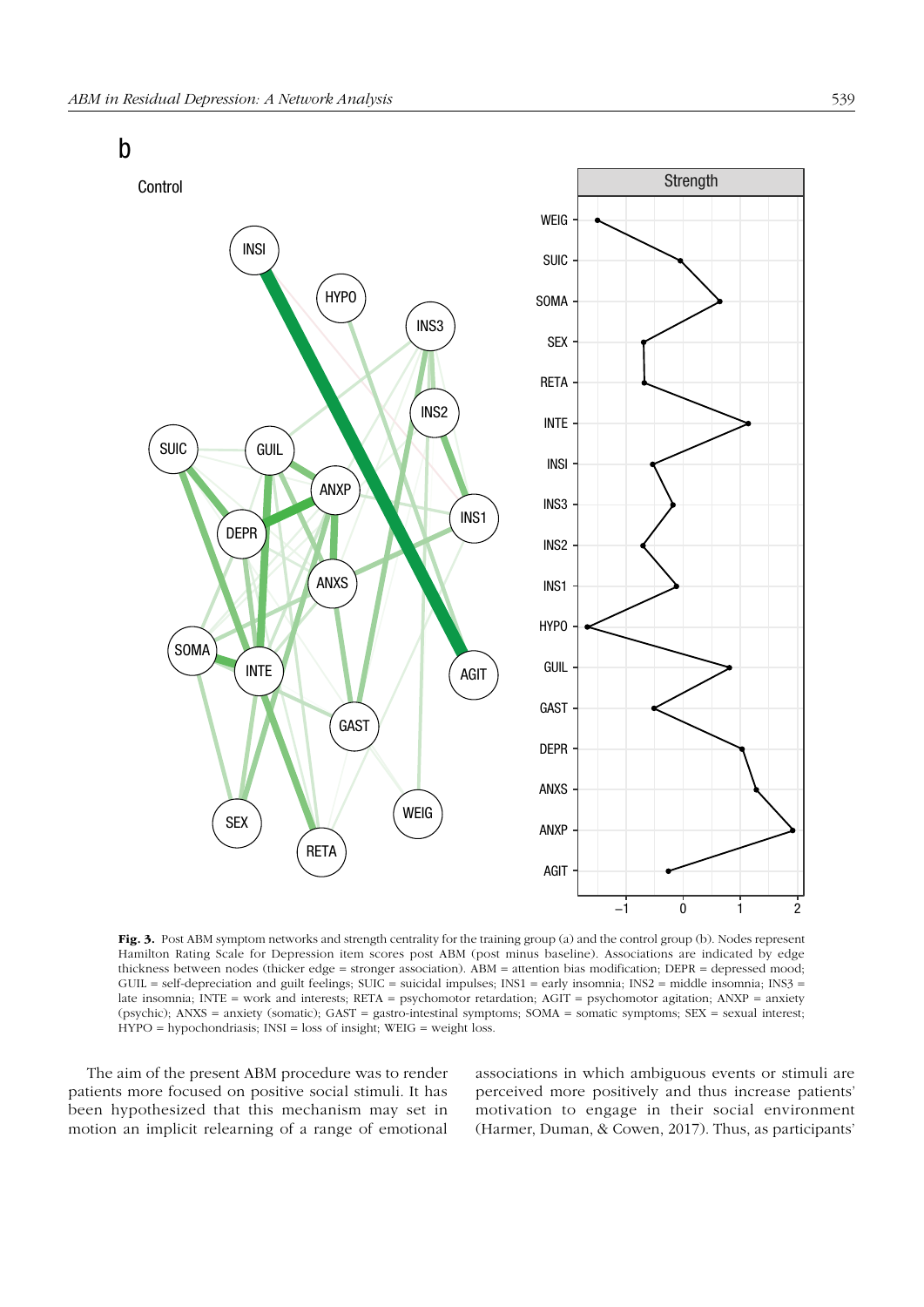attention is nudged toward positive aspects of everyday situations (e.g., a smiling face, an encouraging comment), this may increase the probability for prosocial interaction, which in turn may increase the frequency of positive feedback and ultimately reinforce approach behavior toward social interaction (for a review, see Fox, 2005). Although this interpretation remains speculative, the association between ABM and interest may reflect the endpoint of this mechanism.

On the other hand, post hoc analyses showed that changes in attentional bias (as measured by the dotprobe task) were not associated with interest. However, like most extant procedures for assessing attentional bias, the dot-probe task exhibits poor psychometric properties (for a review, see McNally, 2018). Recently developed experimental paradigms enabling optimal assessment of attentional bias might be more appropriate in future research agendas (e.g., Price et al., 2015; Sanchez-Lopez, Vanderhasselt, Allaert, Baeken, & De Raedt, 2018; Zvielli, Bernstein, & Koster, 2014).

An alternative interpretation is that interest is a moderator of the ABM effect. This hypothesis is in keeping with Shiroma, Thuras, Johns, and Lim (2014), who found that antidepressant response and remission was predicted by early changes in emotional processing of faces when considered along with perceived social support. Thus, helping patients to approach social situations during training may increase the effect of ABM.

Guilt has been found to be the most important symptom in explaining differences in overall network connectivity between depression persisters and remitters (van Borkulo et al., 2015). We found that ABM reduces connectivity between guilt and other depression symptoms. The guilt item in HRSD refers to "self-reproach and ideas of guilt or rumination over past errors" and is thematically similar to the brooding facet of rumination (Treynor, Gonzalez, & Nolen-Hoeksema, 2003). Rumination has been identified as a critical mechanism of depression (Nolen-Hoeksema, Wisco, & Lyubomirsky, 2008). It is related to negative emotional processing (Gotlib & Joormann, 2010) and decreased cognitive control (Yang, Cao, Shields, Teng, & Liu, 2017). Specifically, brooding is characterized by attention being more firmly held on negative compared with positive information (Southworth, Grafton, MacLeod, & Watkins, 2017). Moreover, rumination has been found to mediate the effect of ABM on depression symptoms (Yang et al., 2015). Thus, the decoupling of guilt may represent a reduced impact of rumination in the context of other depression symptoms.

The present study provides an important basis to formulate new hypotheses on how ABM may alter depression symptoms. Our findings suggest that ABM reduces residual depression by increasing interest and motivation for social interaction, which in turn buffers

against anxiety symptoms and negative cognitions. Whether these changes are of a sufficient magnitude to prevent relapse of a depressive episodes needs to be examined in follow-up studies.

Compared with changes involving anxiety symptoms, ABM resulted in fewer changes related to depressed mood. This may be explained by the fact that attention was trained toward positive stimuli in the context of threatening or anxiety-related stimuli (i.e., angry and fearful faces). This observation is further corroborated by the complementary post hoc analyses of changes in attentional bias scores, showing that fostering attentional bias for positive stimuli in the presence of negative stimuli was associated with a reduction of anxiety symptoms. Training in a context of negative moodrelated stimuli (e.g., sad faces) may result in more pronounced changes involving depressed mood. Because depressed mood is the most central symptom, it is possible that this training can increase the overall effect of ABM.

On the other hand, post hoc analyses showing that changes in anxiety were related to changes in attentional bias toward angry/fearful faces also point to anxiety as a potential mediator of ABM's beneficial impacts. Thus, a reduction in the orientation toward threatening stimuli may have improved anxiety symptoms, which in turn may have led to improvements in other depression symptoms. Unfortunately, the exact sequence of change in the symptom cascade cannot be inferred from the present study, and future experiments are clearly needed to do so.

The network approach offers a promising conceptual framework to personalized treatment (Fried et al., 2017). The present study invites the hypothesis that ABM may be more effective in patients in whom interest, anxiety symptoms, and negative cognitions dominate the symptom network and less effective in patients in whom other symptoms are central (e.g., sleep problems and vegetative symptoms). Estimating individual symptom networks on the basis of intensive time-series data can provide a more fine-grained evaluation of ABM effects in individuals (see e.g., Fisher, Reeves, Lawyer, Medaglia, & Rubel, 2017). On the basis of these estimations, one can identify symptom profiles for which ABM might be the most effective treatment approach.

Including nonsymptom variables that are assumed to play a causal role in depression in the network models has the potential to bring more knowledge of how and for whom ABM can alter depression course (Jones, Heeren, & McNally, 2017). Relevant variables here are rumination and attentional control because these are regarded as core causal mechanisms of depression (De Raedt & Koster, 2010; Nolen-Hoeksema et al., 2008) and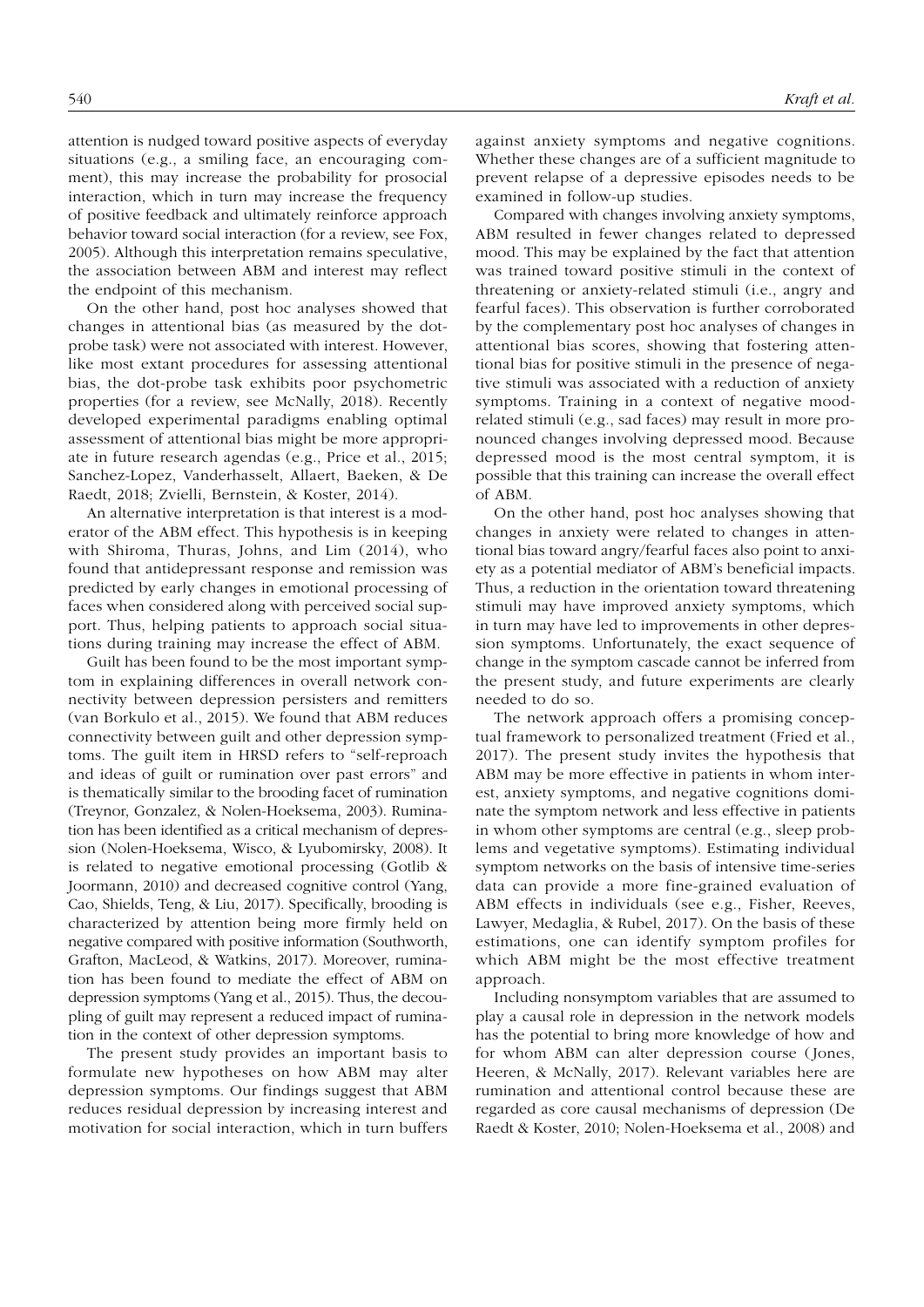are related to attentional bias change (Arditte & Joormann, 2014; Basanovic, Notebaert, Grafton, Hirsch, & Clarke, 2017) and symptom relief (Yang et al., 2015) after ABM.

The present study has several limitations. First, to the best of our knowledge, this is the first study considering an experimental condition within a network of continuous measures. Thus, the statistical adequacy of this approach has yet to be established. Emerging computational tools enabling the combination of categorical and continuous variables within a network, such as mixed graphical network modeling (Haslbeck & Waldorp, 2015), may therefore be more appropriate for future research in the field. Second, the edges were calculated with cross-sectional data, precluding strong inference regarding cause-effect relationships among the variables (Maurage, Heeren, & Pesenti, 2013). Crosssectional edges represent both within- and betweensubjects effects that cannot be disentangled, and the network trajectory over time may vary across individuals. Third, symptom-change networks were estimated on the basis of individual difference scores, making the assumption that there would be no symptom changes in the absence of intervention. An alternative model would be to assume that symptom scores at post ABM is a linear function of the symptom scores at baseline (i.e., residual change scores; for a discussion, see Gollwitzer, Christ, & Lemmer, 2014). However, to best capture the within- and between-person temporal dynamics of individual networks, one would need to apply graphical vector autoregressive modeling approaches on intensive time-series data from individual participants (e.g., Wichers, Groot, & Psychosystems, 2016; Wild et al., 2010). In this way, one can track change in symptoms and attentional bias over time to optimally model the continuous dynamics of the interplay between the different changes occurring during ABM. Fourth, although a sample size of 302 patients is usually not regarded as a small sample for a clinical study in depression, network models estimate a very large number of parameters, and cross-sample validations in larger samples are thus required to draw firm conclusions. On the other hand, results from the nonparametric bootstrap approach reinforce the generalizability of the present findings in similar samples. Fifth, as highlighted by Jonassen et al. (2018), uncertainty still abounds regarding the best way to interpret the relevance of the rather small improvement in HRSD score in the present sample (i.e., among patients who are not currently fulfilling diagnostic criteria for depression). We cannot exclude that the present effects on symptom networks would have been different with larger effects size. Finally, this study cannot determine whether the observed network changes are specific to ABM or could be the result of any form of intervention. Other forms of treatments (i.e., psychological, pharmacological) may yield very different impacts on the symptoms network. Moreover, each patient's particular network structure may point to different treatments or a combination of treatments. Future research is thus clearly needed to clarify these issues.

In conclusion, by applying a computational network approach, we found that ABM improved depression by reducing the adverse impact of anxiety symptoms and negative cognitions on other depression symptoms. This change was associated with increased interest and involvement in everyday activities.

#### Action Editor

Stefan G. Hofmann served as action editor for this article.

#### Author Contributions

B. Kraft developed the study concept. B. Kraft and R. Jonassen collected the data. B. Kraft performed the data analysis and interpretation under the supervision of A. Heeren. B. Kraft and A. Heeren drafted the manuscript, and R. Jonassen, C. Harmer, T. Stiles, and N.I. Landrø provided critical revisions. All the authors approved the final manuscript for submission.

#### Acknowledgments

We want to thank the following research assistants: Inger Marie Andreassen, Adrian Dahl Askelund, Dani Beck, Sandra Aakjær Bruun, Jenny Tveit Kojan, Nils Eivind Holth Landrø, Elise Solbu Kleven, and Julie Wasmuth. Further, we thank Kari Agnes Myhre and Senior Consultant, Research Leader, Erlend Bøen at Diakonhjemmet Hospital, Division of Psychiatry, for help and support during the recruiting period. We also thank our external recruitment sites, Unicare, Coperiosenteret AS, Torgny Syrstad, Synergi Helse AS, and Lovisenberg Hospital. We thank Giulio Costantini and Eiko Fried for initial comments regarding the analysis.

#### Declaration of Conflicting Interests

C. Harmer has received consultancy fees from Johnson and Johnson Inc., P1vital, and Lundbeck. N.I. Landrø has received consultancy fees and travel expenses from Lundbeck. The remaining author(s) declared that there were no conflicts of interest with respect to the authorship or the publication of this article.

#### Funding

This work was supported by Research Council of Norway Grant 229135 (to N. I. Landrø) and South East Norway Health Authority Research Funding Grant 2015052 (to N. I. Landrø). The Department of Psychology, University of Oslo also supported the project.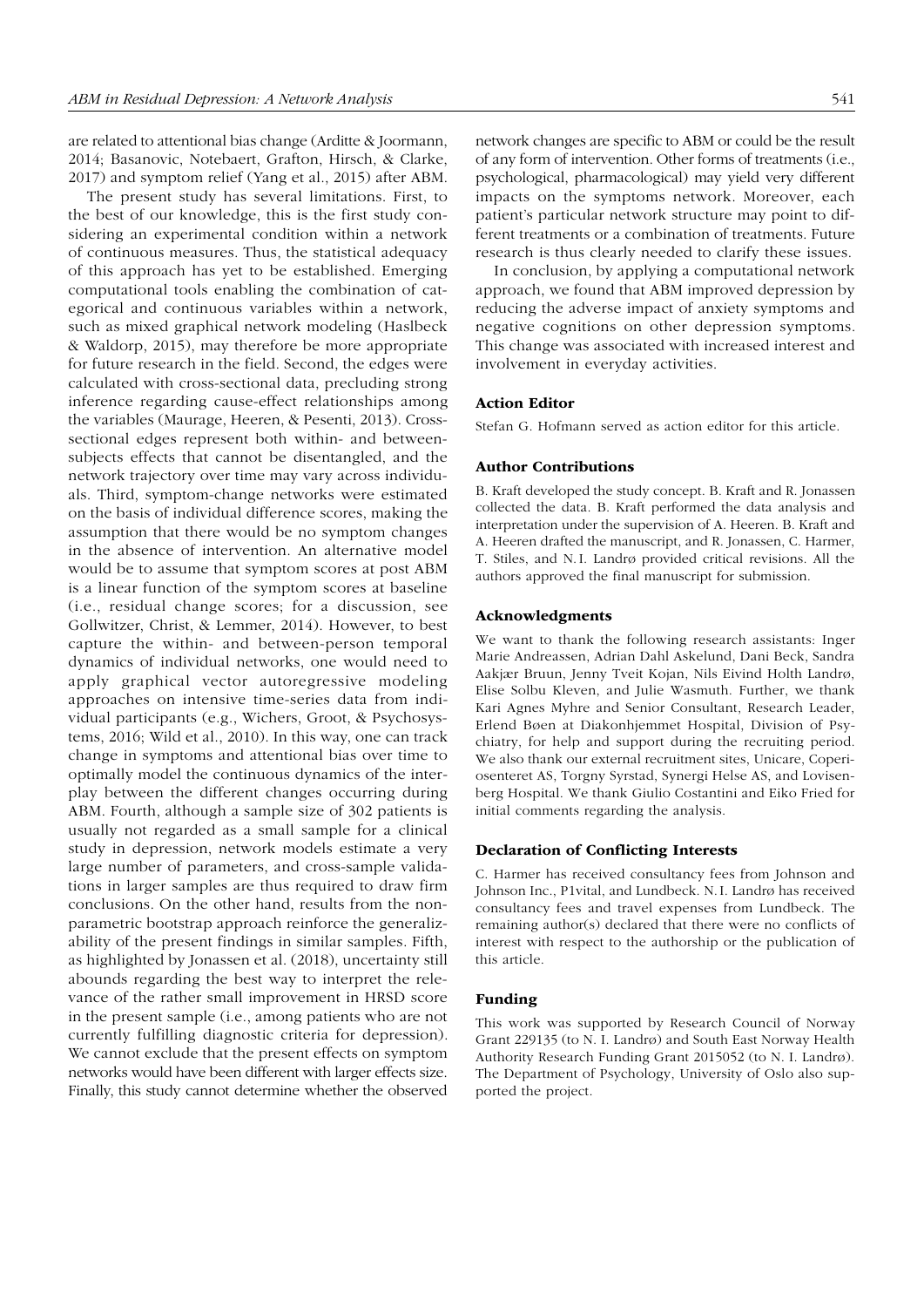#### Supplemental Material

Additional supporting information can be found at http:// journals.sagepub.com/doi/suppl/10.1177/2167702618822480

#### References

- Arditte, K. A., & Joormann, J. (2014). Rumination moderates the effects of cognitive bias modification of attention. *Cognitive Therapy and Research*, *38*, 189–199. doi:10.1007/s10608-013-9581-9
- Barrat, A., Barthélemy, M., Pastor-Satorras, R., & Vespignani, A. (2004). The architecture of complex weighted networks. *Proceedings of the National Academy of Sciences, USA*, *101*, 3747–3752. doi:10.1073/pnas.0400087101
- Basanovic, J., Notebaert, L., Grafton, B., Hirsch, C. R., & Clarke, P. J. F. (2017). Attentional control predicts change in bias in response to attentional bias modification. *Behaviour Research and Therapy*, *99*, 47–56. doi:10.1016/j .brat.2017.09.002
- Beard, C., Millner, A. J., Forgeard, M. J. C., Fried, E. I., Hsu, K. J., Treadway, M. T., . . . Bjorgvinsson, T. (2016). Network analysis of depression and anxiety symptom relationships in a psychiatric sample. *Psychological Medicine*, *46*, 3359–3369. doi:10.1017/S0033291716002300
- Beck, A. T., & Bredemeier, K. (2016). A unified model of depression. *Clinical Psychological Science*, *4*, 596–619. doi:10.1177/2167702616628523
- Beck, A. T., Steer, R. A., & Brown, G. K. (1996). *Beck Depression Inventory–II*. San Antonio, TX: Psychological Corporation.
- Beevers, C. G., Clasen, P. C., Enock, P. M., & Schnyer, D. M. (2015). Attention bias modification for major depressive disorder: Effects on attention bias, resting state connectivity, and symptom change. *Journal of Abnormal Psychology*, *124*, 463–475. doi:10.1037/abn0000049 25894440
- Bernstein, E. E., Heeren, A., & McNally, R. J. (2017). Unpacking rumination and executive control: A network perspective. *Clinical Psychological Science*, *5*, 816–826. doi:10.1177/2167702617702717
- Borgatti, S. P. (2005). Centrality and network flow. *Social Networks*, *27*, 55–71. doi:10.1016/j.socnet.2004.11.008
- Borsboom, D. (2017). A network theory of mental disorders. *World Psychiatry*, *16*, 5–13. doi:10.1002/wps.20375
- Borsboom, D., & Cramer, A. O. J. (2013). Network analysis: An integrative approach to the structure of psychopathology. *Annual Review of Clinical Psychology*, *9*, 91–121. doi:10.1146/annurev-clinpsy-050212-185608
- Boschloo, L., van Borkulo, C. D., Borsboom, D., & Schoevers, R. A. (2016). A prospective study on how symptoms in a network predict the onset of depression. *Psychotherapy and Psychosomatics*, *85*, 183–184. doi:10.1159/000442001
- Bringmann, L. F., Lemmens, L. H. J. M., Huibers, M. J. H., Borsboom, D., & Tuerlinckx, F. (2014). Revealing the dynamic network structure of the Beck Depression Inventory–II. *Psychological Medicine*, *45*, 747–757. doi: 10.1017/S0033291714001809
- Browning, M., Holmes, E. A., Charles, M., Cowen, P. J., & Harmer, C. J. (2012). Using attentional bias modification as a

cognitive vaccine against depression. *Biological Psychiatry*, *72*, 572–579. doi:10.1016/j.biopsych.2012.04.014

- Costenbader, E., & Valente, T. W. (2003). The stability of centrality measures when networks are sampled. *Social Networks*, *25*, 283–307. doi:10.1016/S0378-8733(03)00012-1
- Cramer, A. O., van Borkulo, C. D., Giltay, E. J., van der Maas, H. L., Kendler, K. S., Scheffer, M., & Borsboom, D. (2016). Major depression as a complex dynamic system. *PLOS ONE*, *11*, Article e0167490. doi:10.1371/journal .pone.0167490
- Cristea, I. A., Kok, R. N., & Cuijpers, P. (2015). Efficacy of cognitive bias modification interventions in anxiety and depression: Meta-analysis. *British Journal of Psychiatry*, *206*, 7–16. doi:10.1192/bjp.bp.114.146761
- Cristea, I. A., Kok, R. N., & Cuijpers, P. (2017). Confusing procedures with process in cognitive bias modification research. *British Journal of Psychiatry*, *211*, 272–273.
- Cuijpers, P., & Schoevers, R. A. (2004). Increased mortality in depressive disorders: A review. *Current Psychiatry Reports*, *6*, 430–437.
- De Raedt, R., & Koster, E. H. (2010). Understanding vulnerability for depression from a cognitive neuroscience perspective: A reappraisal of attentional factors and a new conceptual framework. *Cognitive, Affective, & Behavioral Neuroscience*, *10*, 50–70. doi:10.3758/CABN.10.1.50
- Demyttenaere, K., Bruffaerts, R., Posada-Villa, J., Gasquet, I., Kovess, V., & Lepine, J. P., . . . WHO. (2004). Prevalence, severity, and unmet need for treatment of mental disorders in the World Health Organization World mental health surveys. *JAMA*, *291*, 2581–2590. doi:10.1001/ jama.291.21.2581
- Disner, S. G., Beevers, C. G., Haigh, E. A. P., & Beck, A. T. (2011). Neural mechanisms of the cognitive model of depression. *Nature Reviews Neuroscience*, *12*, 467–477.
- Epskamp, S., Borsboom, D., & Fried, E. I. (2018). Estimating psychological networks and their accuracy: A tutorial paper. *Behavior Research Methods*, *50*, 195–212. doi:10.3758/s13428-017-0862-1
- Epskamp, S., Cramer, A. O. J., Waldorp, L. J., Schmittmann, V. D., & Borsboom, D. (2012). qgraph: Network visualizations of relationships in psychometric data. *Journal of Statistical Software*, *48*(4), 18. doi:10.18637/jss.v048.i04
- Epskamp, S., & Fried, E. I. (2018). A tutorial on regularized partial correlation networks. *Psychological Methods*, *23*, 617–634. doi:10.1037/met0000167
- Fisher, A. J., Reeves, J. W., Lawyer, G., Medaglia, J. D., & Rubel, J. A. (2017). Exploring the idiographic dynamics of mood and anxiety via network analysis. *Journal of Abnormal Psychology*, *126*, 1044–1056. doi:10.1037/abn0000311
- Fox, E. (2005). The role of visual processes in modulating social interactions. *Visual Cognition*, *12*, 1–11. doi: 10.1080/13506280444000067
- Foygel, R., & Drton, M. (2011). *Bayesian model choice and information criteria in sparse generalized linear models*. Retrieved from <https://arxiv.org/abs/>*1112*.5635
- Fried, E. I., Epskamp, S., Nesse, R. M., Tuerlinckx, F., & Borsboom, D. (2016). What are "good" depression symptoms? Comparing the centrality of *DSM* and non-*DSM* symptoms of depression in a network analysis. *Journal*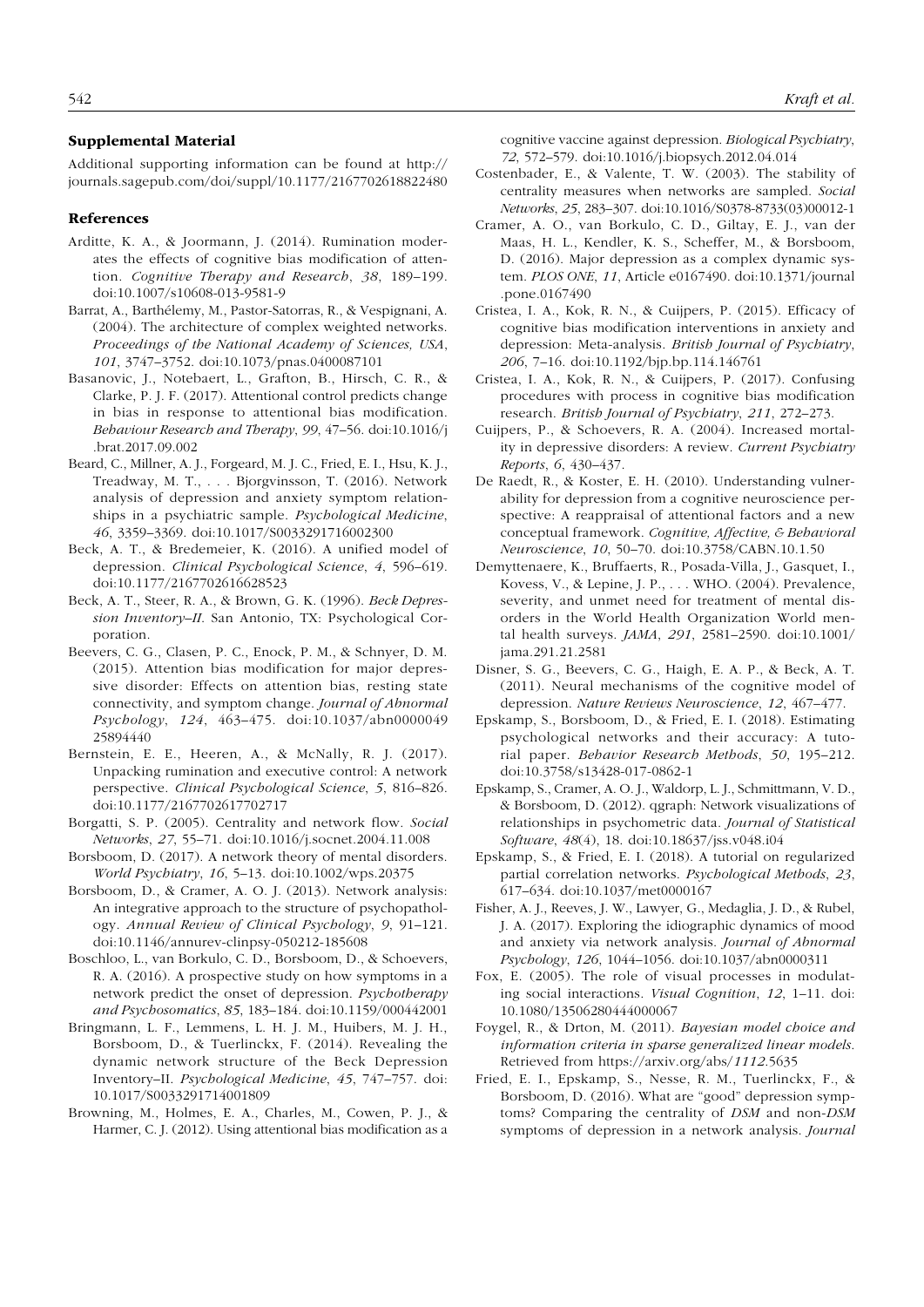*of Affective Disorders*, *189*, 314–320. doi:10.1016/j .jad.2015.09.005 26458184

- Fried, E. I., & Nesse, R. M. (2015). Depression sum-scores don't add up: Why analyzing specific depression symptoms is essential. *BMC Medicine*, *13*, 72. doi:10.1186/ s12916-015-0325-4
- Fried, E. I., Nesse, R. M., Zivin, K., Guille, C., & Sen, S. (2014). Depression is more than the sum score of its parts: Individual *DSM* symptoms have different risk factors. *Psychological Medicine*, *44*, 2067–2076. doi:10.1017/ S0033291713002900
- Fried, E. I., van Borkulo, C. D., Cramer, A. O. J., Boschloo, L., Schoevers, R. A., & Borsboom, D. (2017). Mental disorders as networks of problems: A review of recent insights. *Social Psychiatry and Psychiatric Epidemiology*, *52*, 1–10. doi:10.1007/s00127-016-1319-z
- Friedman, J., Hastie, T., & Tibshirani, R. (2008). Sparse inverse covariance estimation with the graphical lasso. *Biostatistics*, *9*, 432–441. doi:10.1093/biostatistics/kxm045
- Fruchterman, T. M., & Reingold, E. M. (1991). Graph drawing by force-directed placement. *Journal of Software: Practice and Experience*, *21*, 1129–1164. doi:10.1002/ spe.4380211102
- Gollwitzer, M., Christ, O., & Lemmer, G. (2014). Individual differences make a difference: On the use and the psychometric properties of difference scores in social psychology. *European Journal of Social Psychology*, *44*, 673–682. doi:10.1002/ejsp.2042
- Gotlib, I. H., & Joormann, J. (2010). Cognition and depression: Current status and future directions. *Annual Review of Clinical Psychology*, *6*, 285–312. doi:10.1146/annurev .clinpsy.121208.131305
- Gotlib, I. H., Krasnoperova, E., Yue, D. N., & Joormann, J. (2004). Attentional biases for negative interpersonal stimuli in clinical depression. *Journal of Abnormal Psychology*, *113*, 127–135. doi:10.1037/0021-843X.113.1.121
- Grafton, B., MacLeod, C., Rudaizky, D., Holmes, E. A., Salemink, E., Fox, E., & Notebaert, L. (2017). Confusing procedures with process when appraising the impact of cognitive bias modification on emotional vulnerability. *British Journal of Psychiatry*, *211*, 266–271.
- Hakamata, Y., Lissek, S., Bar-Haim, Y., Britton, J. C., Fox, N. A., Leibenluft, E., . . . Pine, D. S. (2010). Attention bias modification treatment: A meta-analysis toward the establishment of novel treatment for anxiety. *Biological Psychiatry*, *68*, 982–990. doi:10.1016/j.biopsych.2010.07.021
- Hamilton, M. (1960). A rating scale for depression. *Journal of Neurology, Neurosurgery & Psychiatry*, *23*, 56–62. doi: 10.1136/jnnp.23.1.56
- Harmer, C. J., Duman, R. S., & Cowen, P. J. (2017). How do antidepressants work? New perspectives for refining future treatment approaches. *The Lancet Psychiatry*, *4*, 409–418. doi:10.1016/S2215-0366(17)30015-9
- Haslbeck, J. M. B., & Waldorp, L. J. (2015). *Structure estimation for mixed graphical models in high-dimensional data*. Retrieved from <https://arxiv.org/pdf/1510.05677.pdf>
- Heeren, A., & McNally, R. J. (2018). Social anxiety disorder as a densely interconnected network of fear and avoidance

for social situations. *Cognitive Therapy and Research*, *42*, 103–113. doi:10.1007/s10608-017-9876-3

- Hofmann, S. G., & Curtiss, J. (2018). A complex network approach to clinical science. *European Journal of Clinical Investigation*, *48*, e12986. doi:10.1111/eci.12986
- Hofmann, S. G., Curtiss, J., & McNally, R. J. (2016). A complex network perspective on clinical science. *Perspectives on Psychological Science*, *11*, 597–605. doi:10 .1177/1745691616639283 27694457
- Jonassen, R., Harmer, C. J., Hilland, E., Maglanoc, L. A., Kraft, B., Browning, M., . . . Landro, N. I. (2018). Effects of attentional bias modification on residual symptoms in depression. A randomized controlled trial. *bioRxiv*. Retrieved from [https://www.biorxiv.org/content/](https://www.biorxiv.org/content/early/2018/08/22/318279) [early/2018/08/22/318279](https://www.biorxiv.org/content/early/2018/08/22/318279)
- Jones, P. J., Heeren, A., & McNally, R. J. (2017). Commentary: A network theory of mental disorders. *Frontiers in Psychology*, *8*, 1305. doi:10.3389/fpsyg.2017.01305
- Joormann, J., & Gotlib, I. H. (2007). Selective attention to emotional faces following recovery from depression. *Journal of Abnormal Psychology*, *116*, 80–85. doi:10.1037/0021- 843X.116.1.80
- Joormann, J., Talbot, L., & Gotlib, I. H. (2007). Biased processing of emotional information in girls at risk for depression. *Journal of Abnormal Psychology*, *116*, 135–143. doi:10.1037/0021-843x.116.1.135
- Koster, E. H. W., & Bernstein, A. (2015). Introduction to the special issue on cognitive bias modification: Taking a step back to move forward? *Journal of Behavior Therapy and Experimental Psychiatry*, *49*, 1–4. doi:10.1016/j .jbtep.2015.05.006
- Kujawa, A. J., Torpey, D., Kim, J., Hajcak, G., Rose, S., Gotlib, I. H., & Klein, D. N. (2011). Attentional biases for emotional faces in young children of mothers with chronic or recurrent depression. *Journal of Abnormal Child Psychology*, *39*, 125–135. doi:10.1007/s10802-010-9438-6
- Lundqvist, D., Flykt, A., & Öhman, A. (1998). The Karolinska Directed Emotional Faces - KDEF [CD-ROM]. Department of Clinical Neuroscience, Psychology section, Karolinska Institutet.
- Mathews, A., & MacLeod, C. (2005). Cognitive vulnerability to emotional disorders. *Annual Review of Clinical Psychology*, *1*, 167–195. doi:10.1146/annurev.clinpsy.1.102803.143916
- Maurage, P., Heeren, A., & Pesenti, M. (2013). Does chocolate consumption really boost Nobel Award chances? The peril of over-interpreting correlations in health studies. *Journal of Nutrition*, *143*, 931–933. doi:10.3945/jn.113.174813
- McNally, R. J. (2016). Can network analysis transform psychopathology? *Behaviour Research and Therapy*, *86*, 95–104. doi:10.1016/j.brat.2016.06.006
- McNally, R. J. (2018). Attentional bias for threat: Crisis or opportunity? *Clinical Psychology Review*. Advance online publication. doi:10.1016/j.cpr.2018.05.005
- Mogg, K., Waters, A. M., & Bradley, B. P. (2017). Attention bias modification (ABM): Review of effects of multisession ABM training on anxiety and threat-related attention in high-anxious individuals. *Clinical Psychological Science*, *5*, 698–717. doi:10.1177/2167702617696359